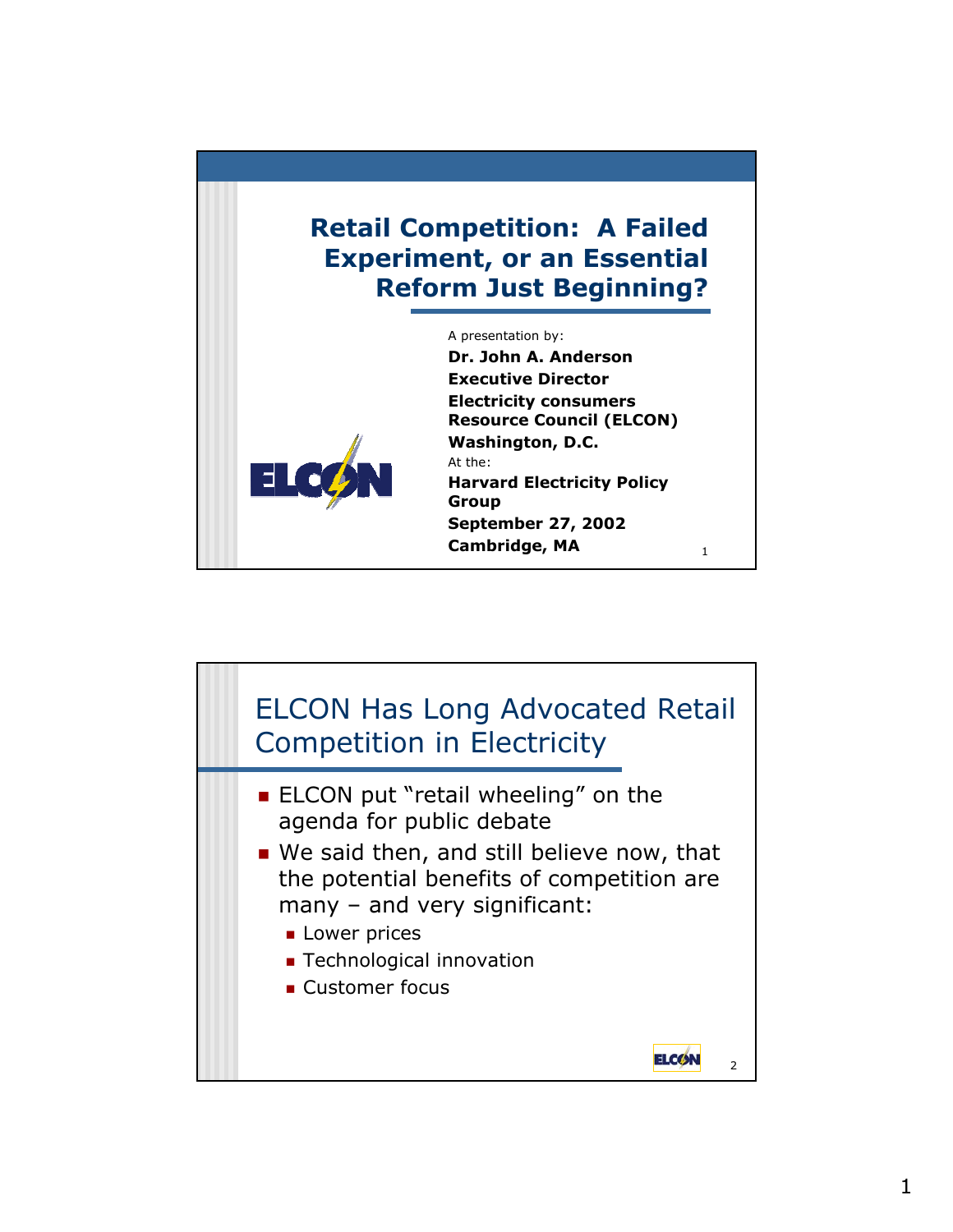

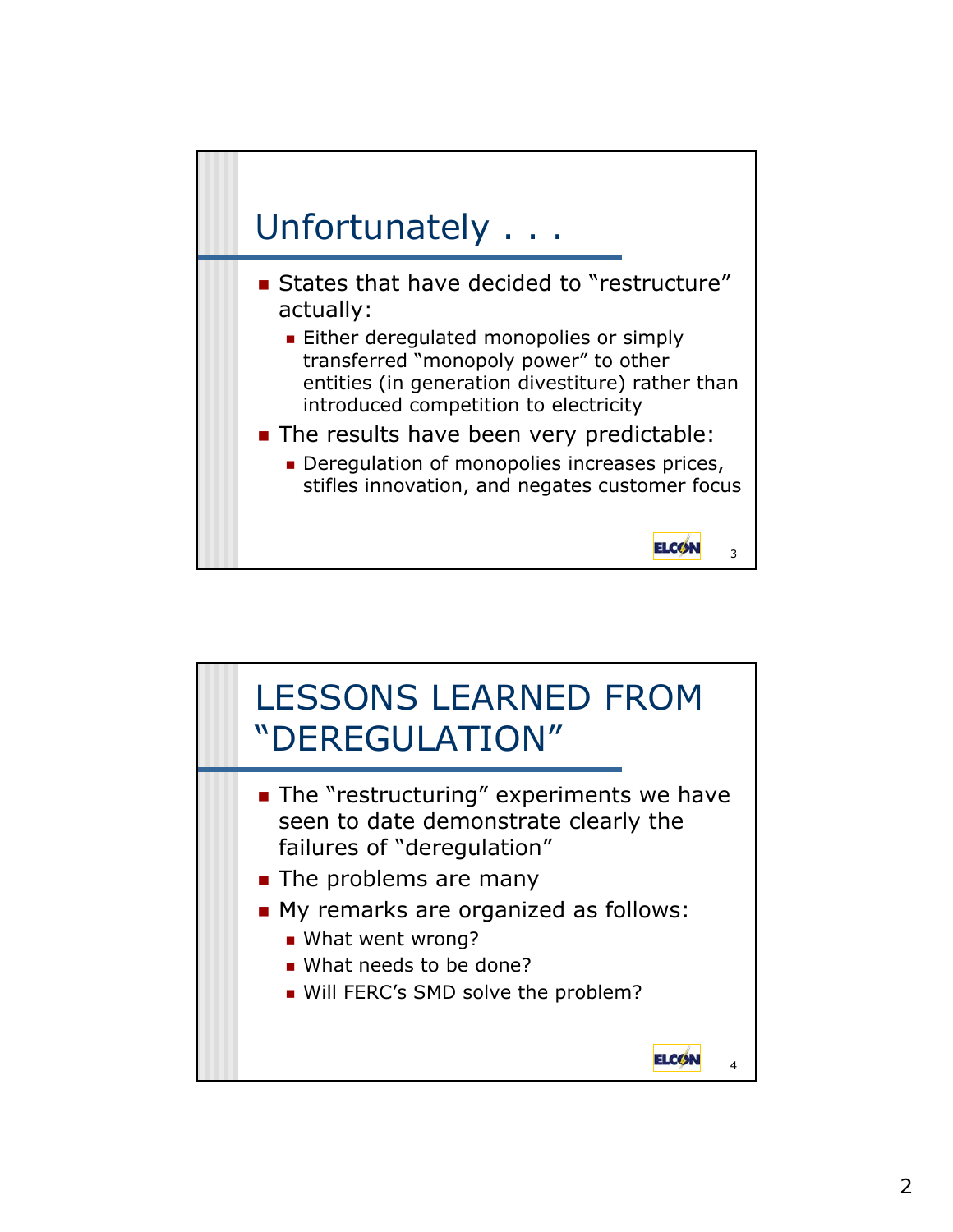

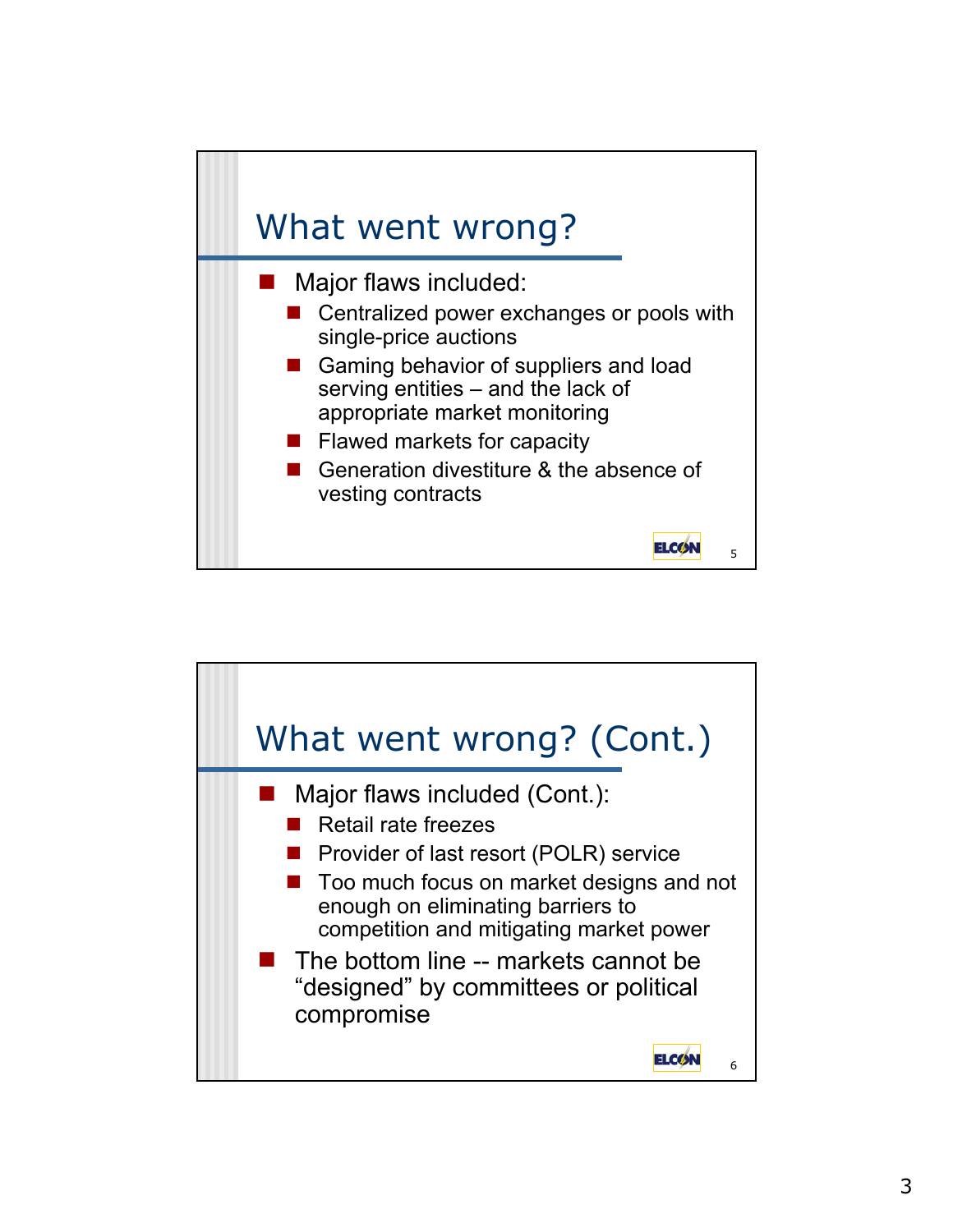

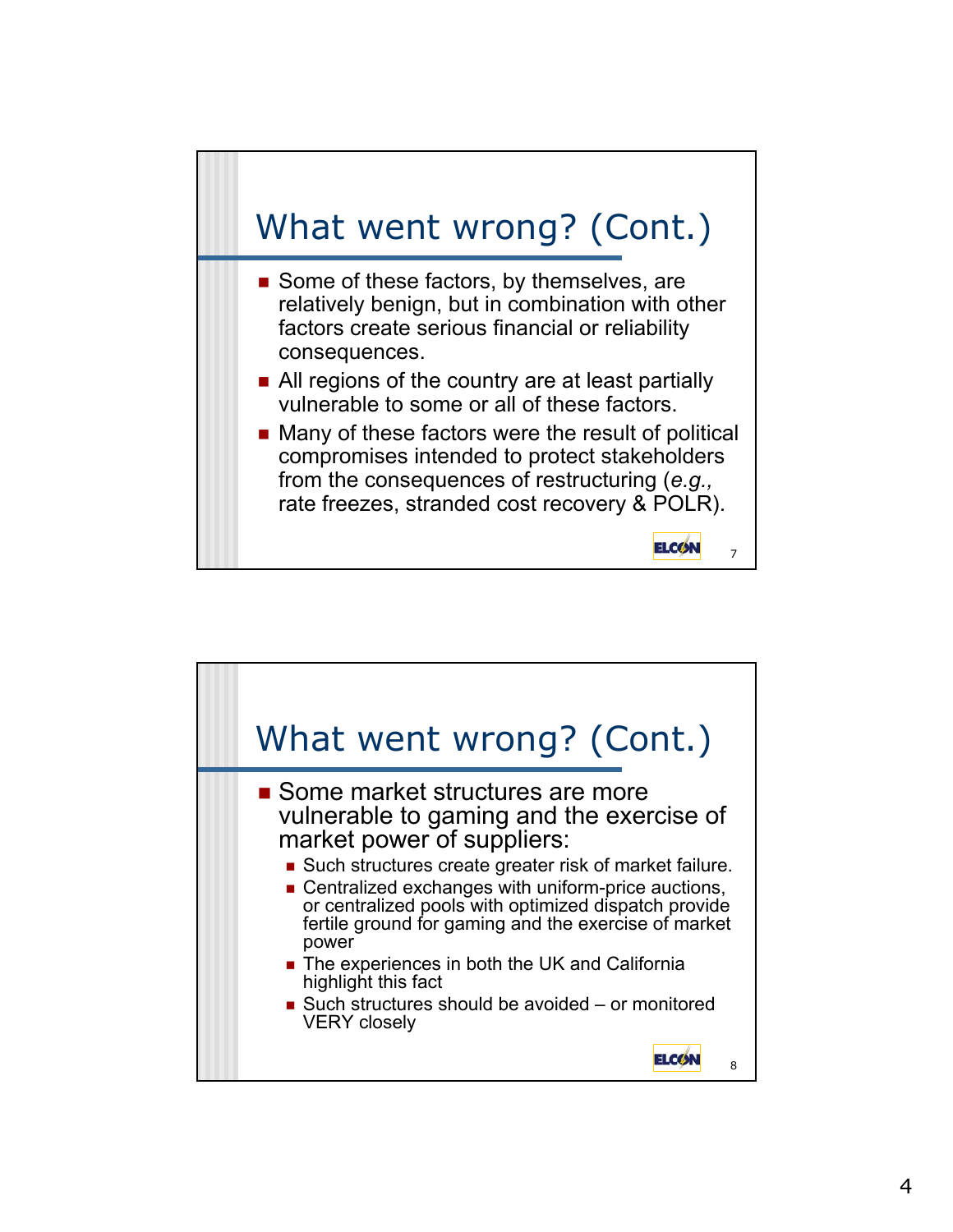

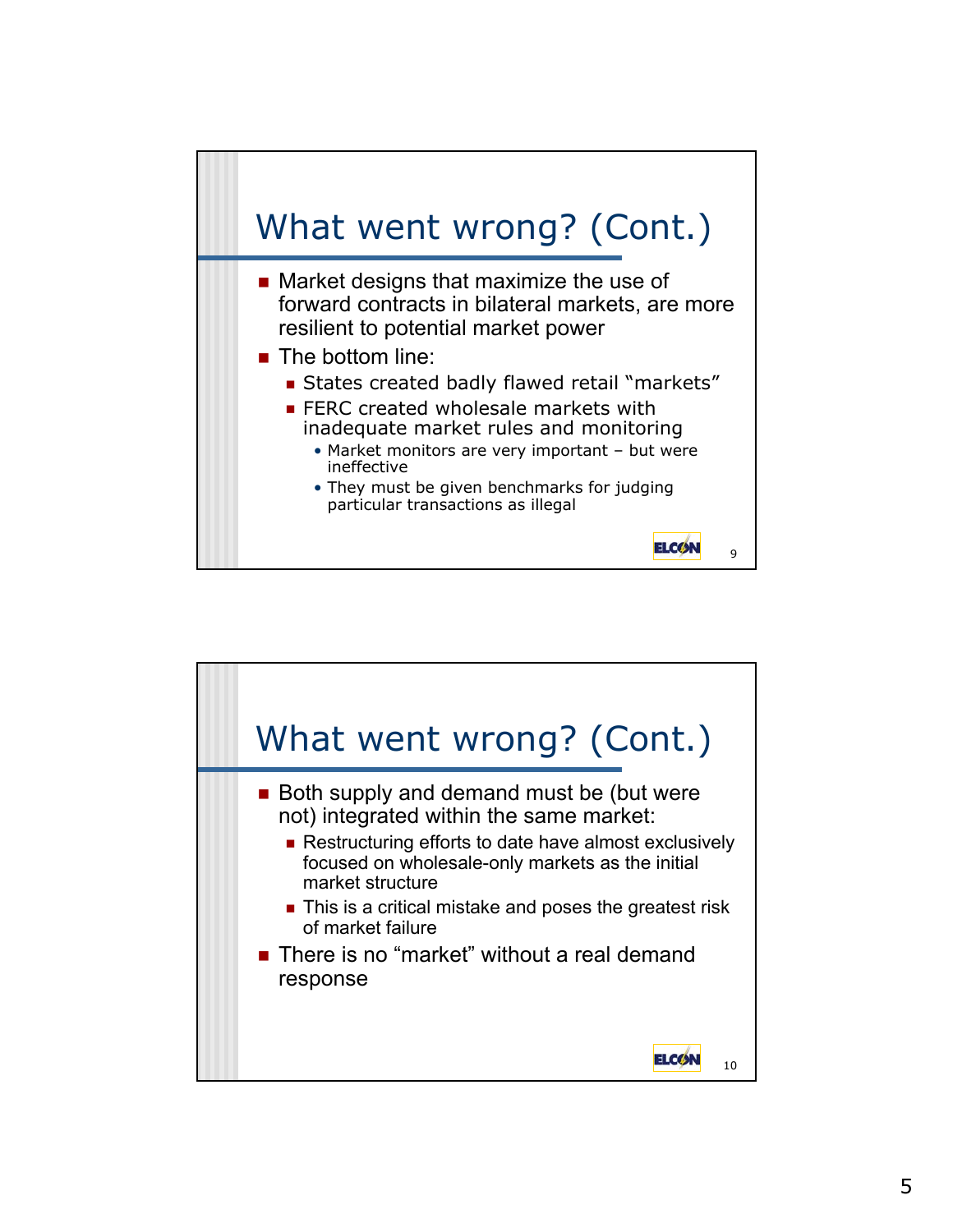

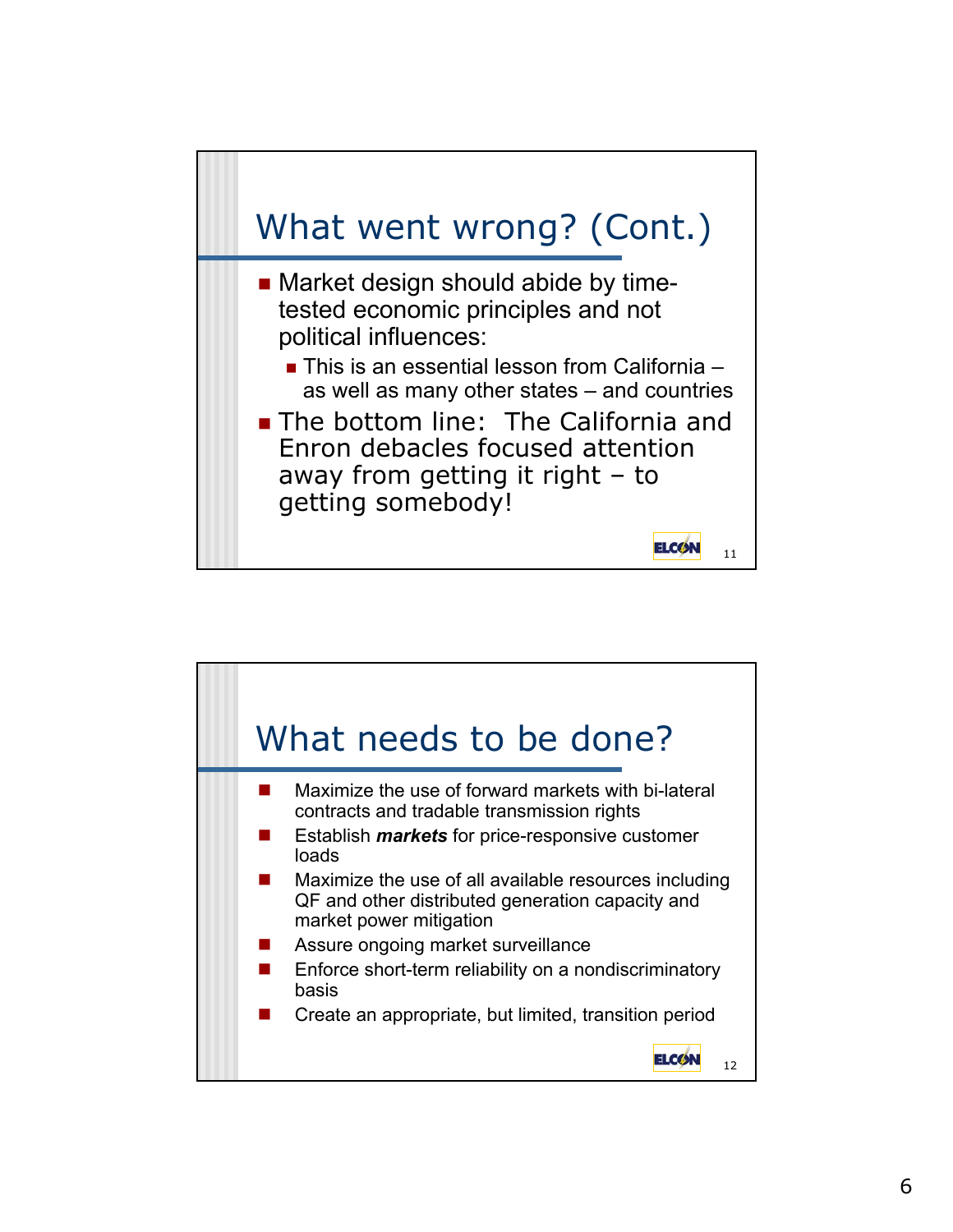

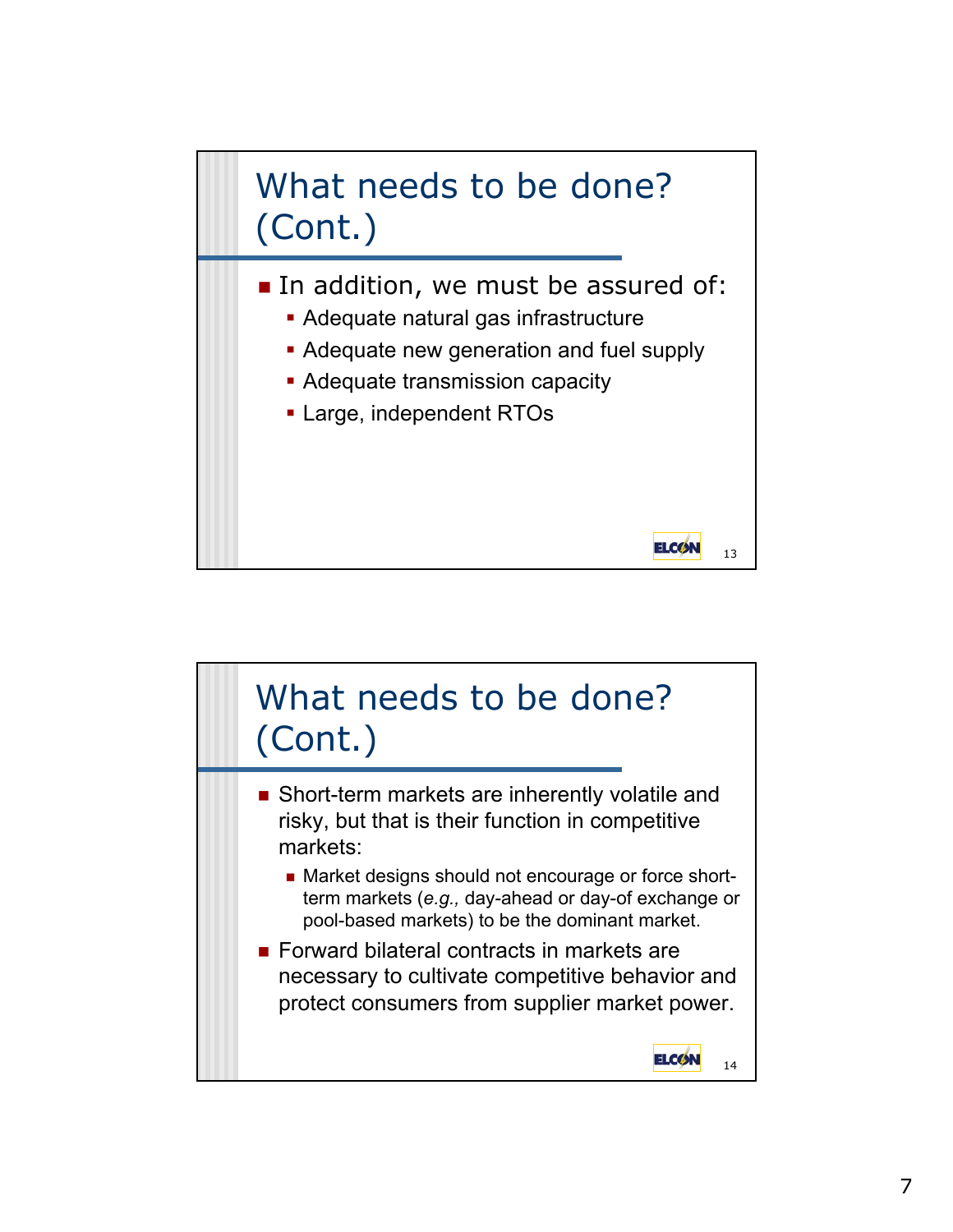## What needs to be done? (Cont.)

- Markets—not programs—for price-responsive customer loads should be established under the auspices of each FERC-approved RTO or ITP:
	- Markets for customer load response must be efficiently integrated with the other RTO real-time markets, standardized, and coordinated across inter-RTO boundaries

15

**ELCON** 

**The bottom line: Demand should be** treated the same as supply

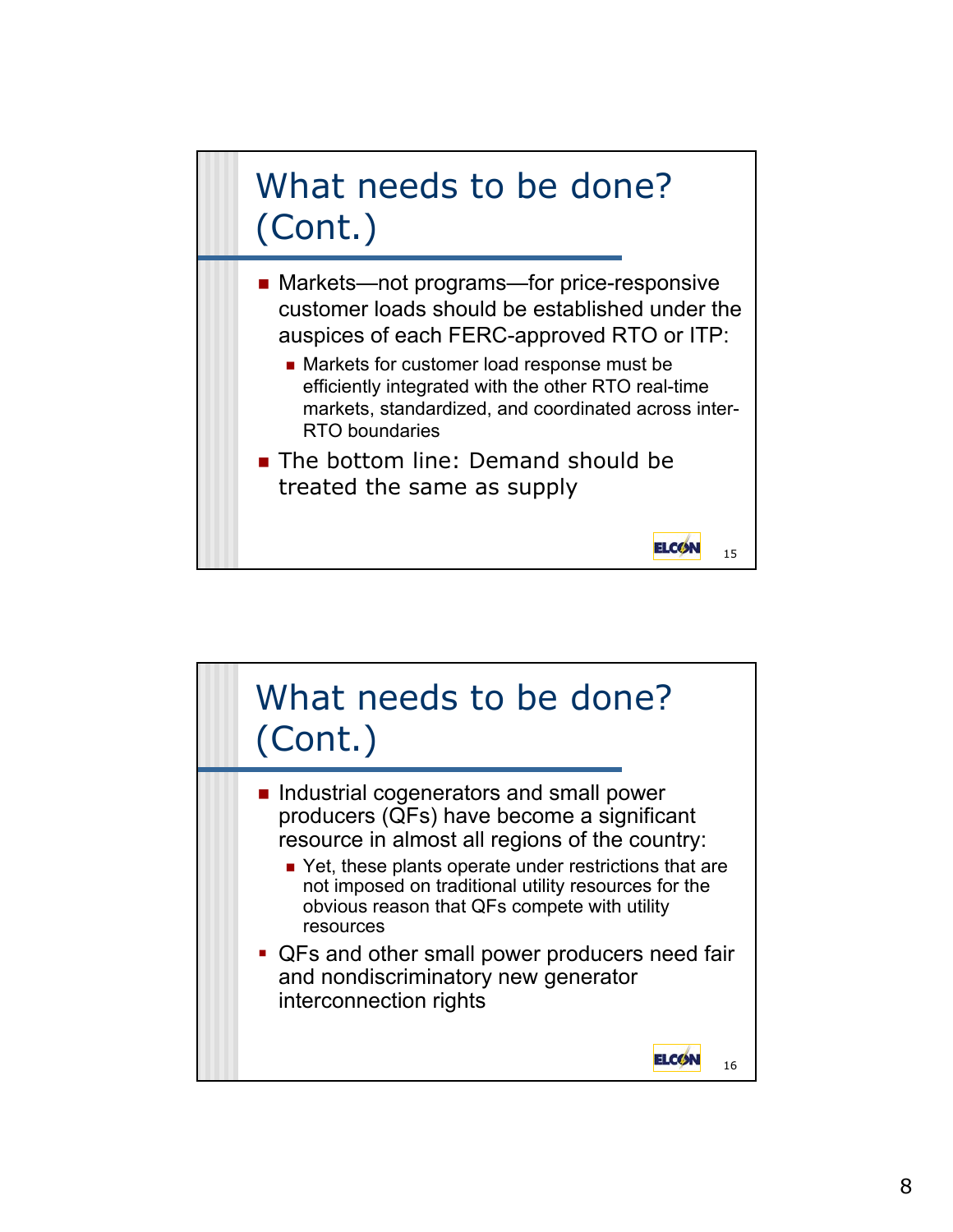

- Regulators and antitrust agencies must take all necessary remedial actions to eliminate market power:
	- **The emerging dominance of a few large suppliers** creates a vibrant opportunity for gaming and the exercise of market power
	- Demand must be engaged to check the growing ability of any supplier by itself, or with other suppliers, to profitably maintain prices above competitive levels – especially if regulators and antitrust agencies are unwilling to take appropriate actions

17

**ELCON** 

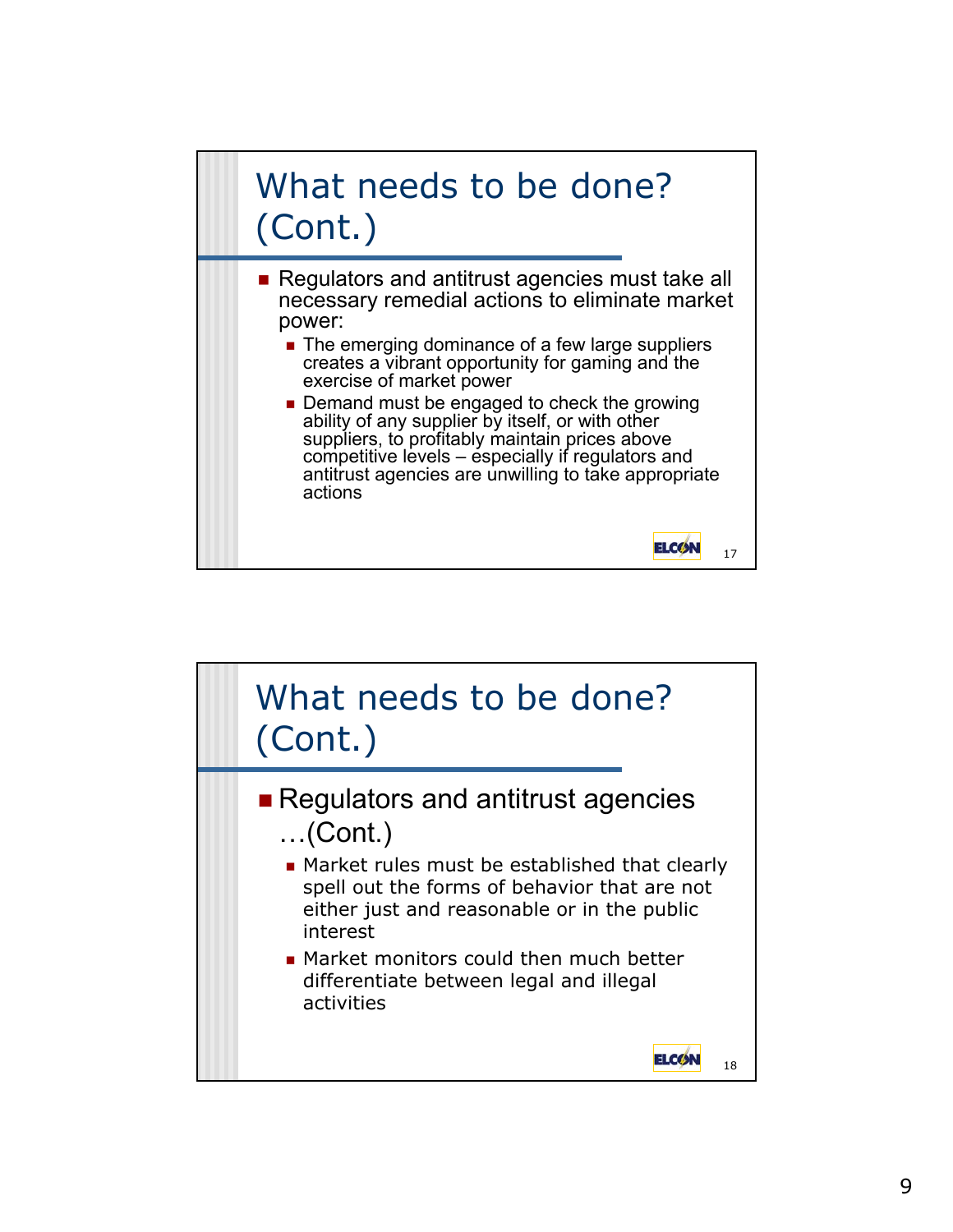## What needs to be done? (Cont.)

- **Effective market surveillance functions in both** retail and wholesale markets are essential:
	- Independent market monitors are needed  $-$  especially in the transition
	- **These monitors must evaluate the progress of** competition and to recommend necessary midcourse corrections to market design, the stranded cost recovery mechanism, POLR, or other market rules
	- **Very few state restructuring activities included** adequate market monitoring and surveillance
	- Market monitors should be agents at FERC not to ISOs, RTOs or ITPs

19

**ELCON** 

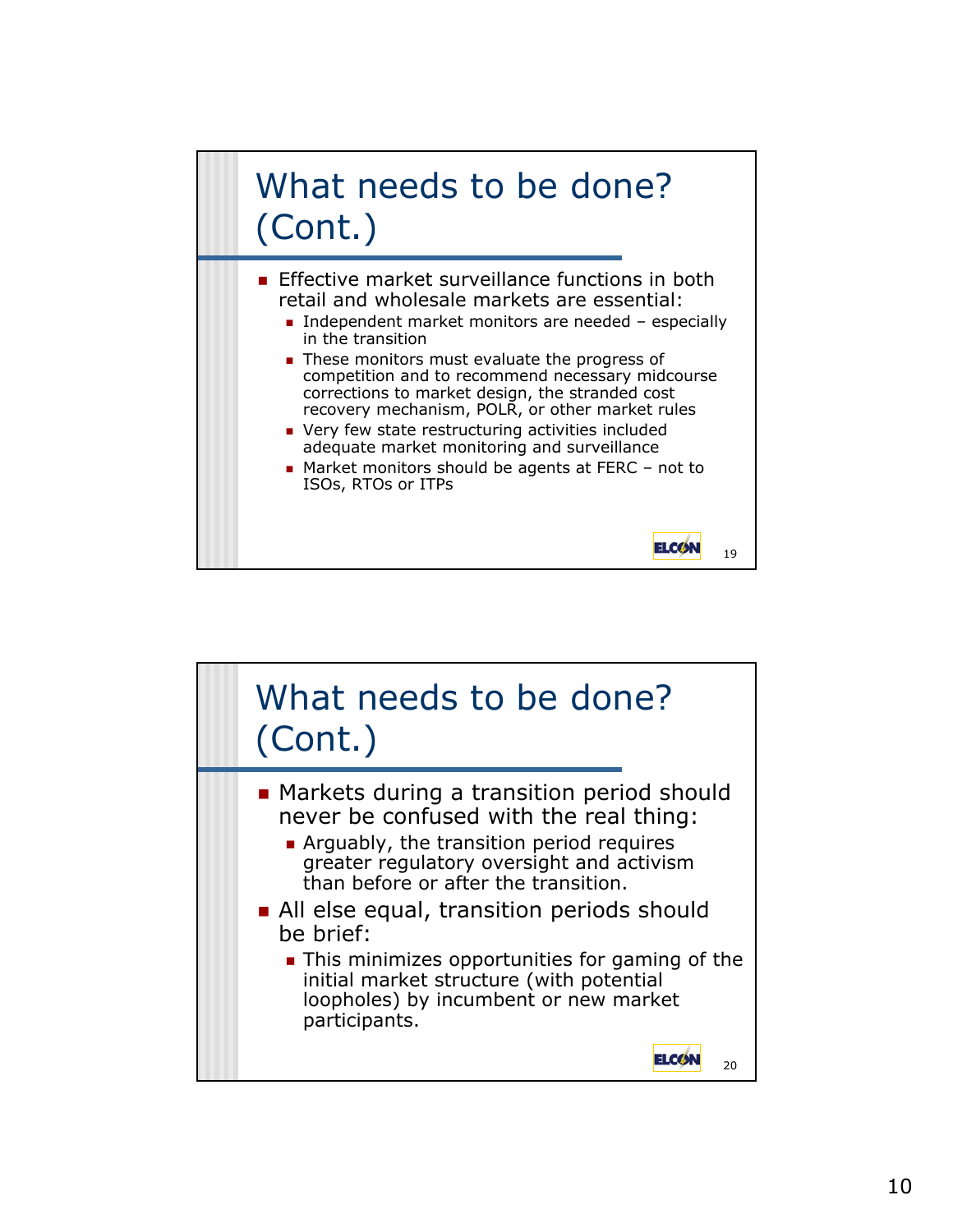

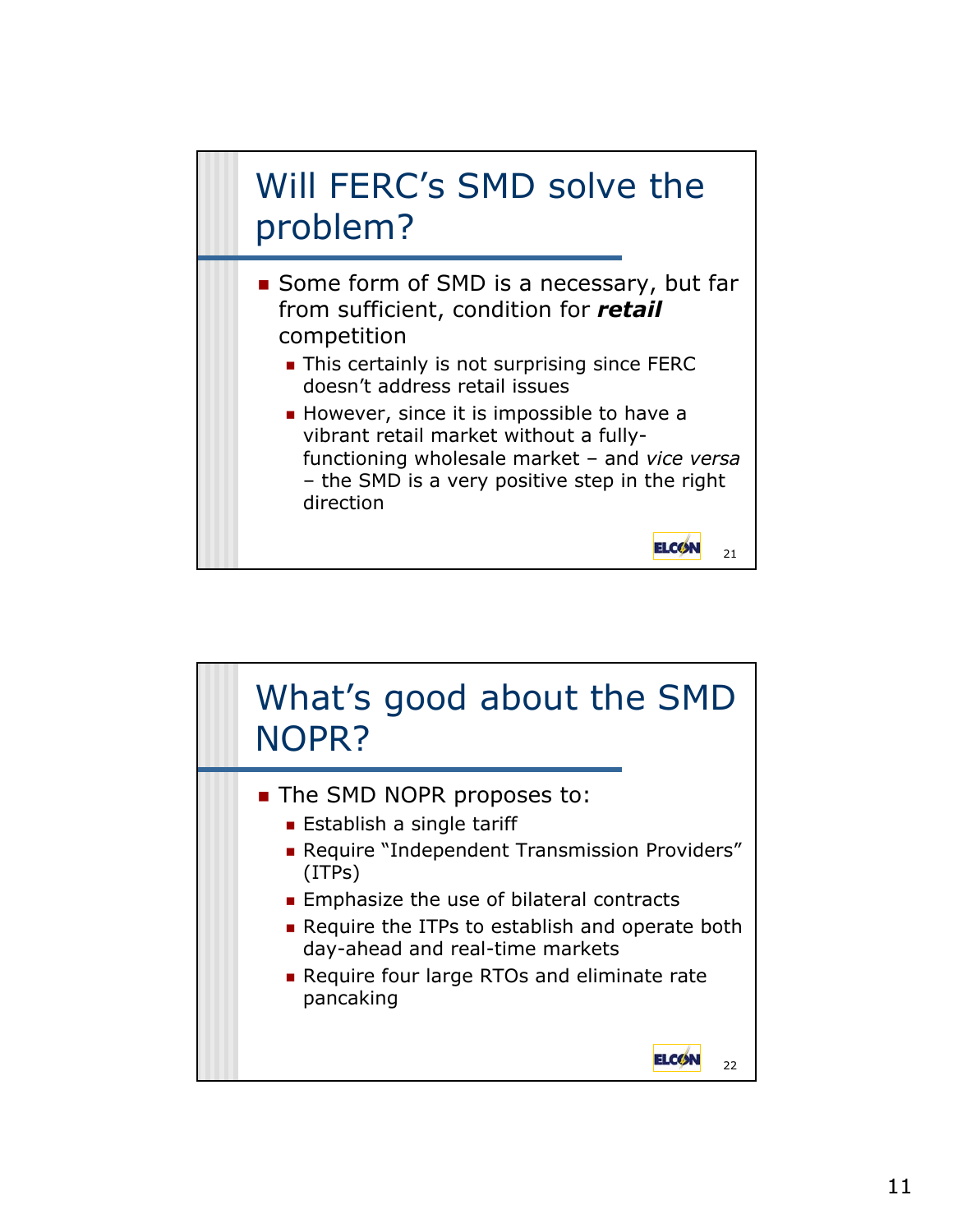

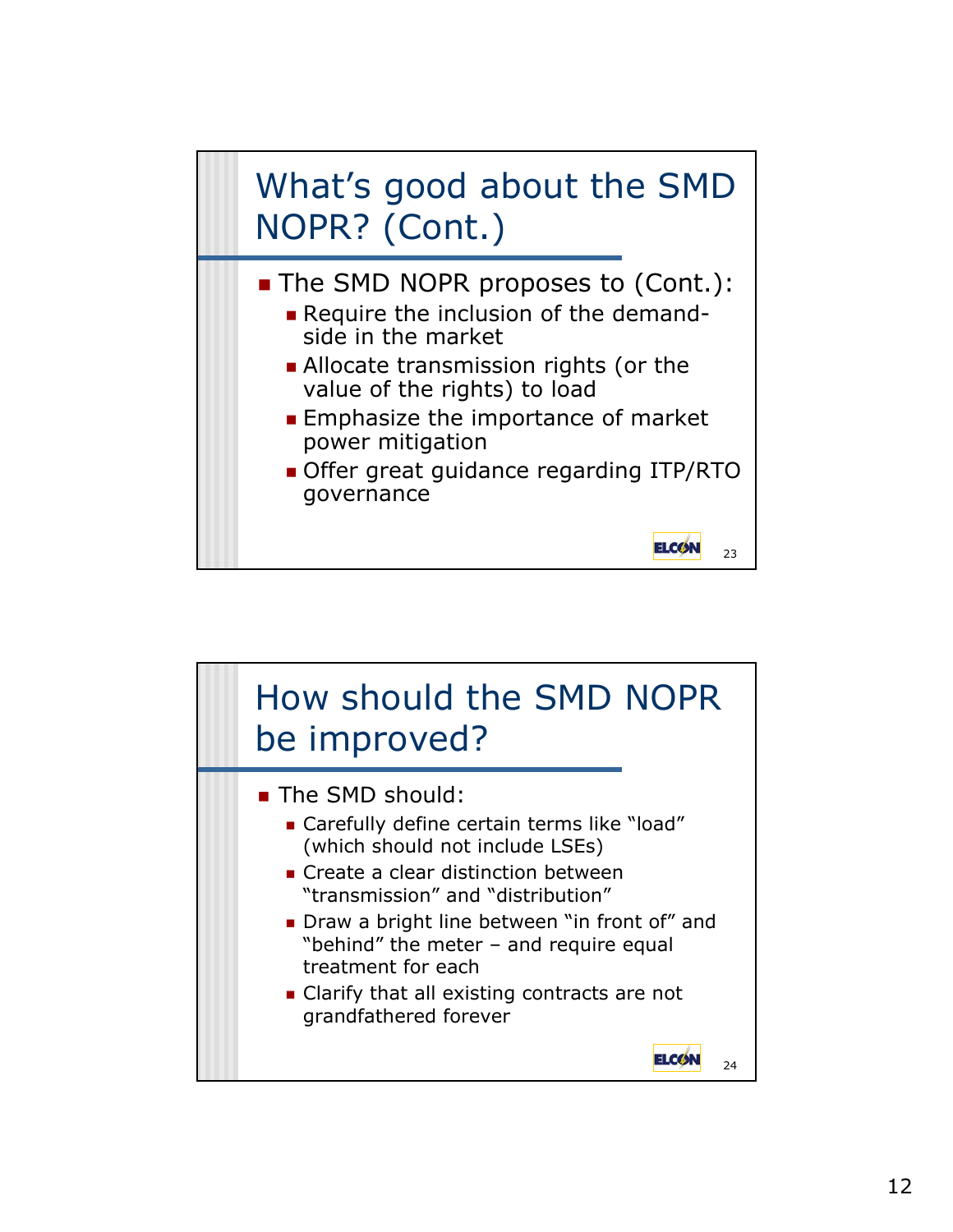